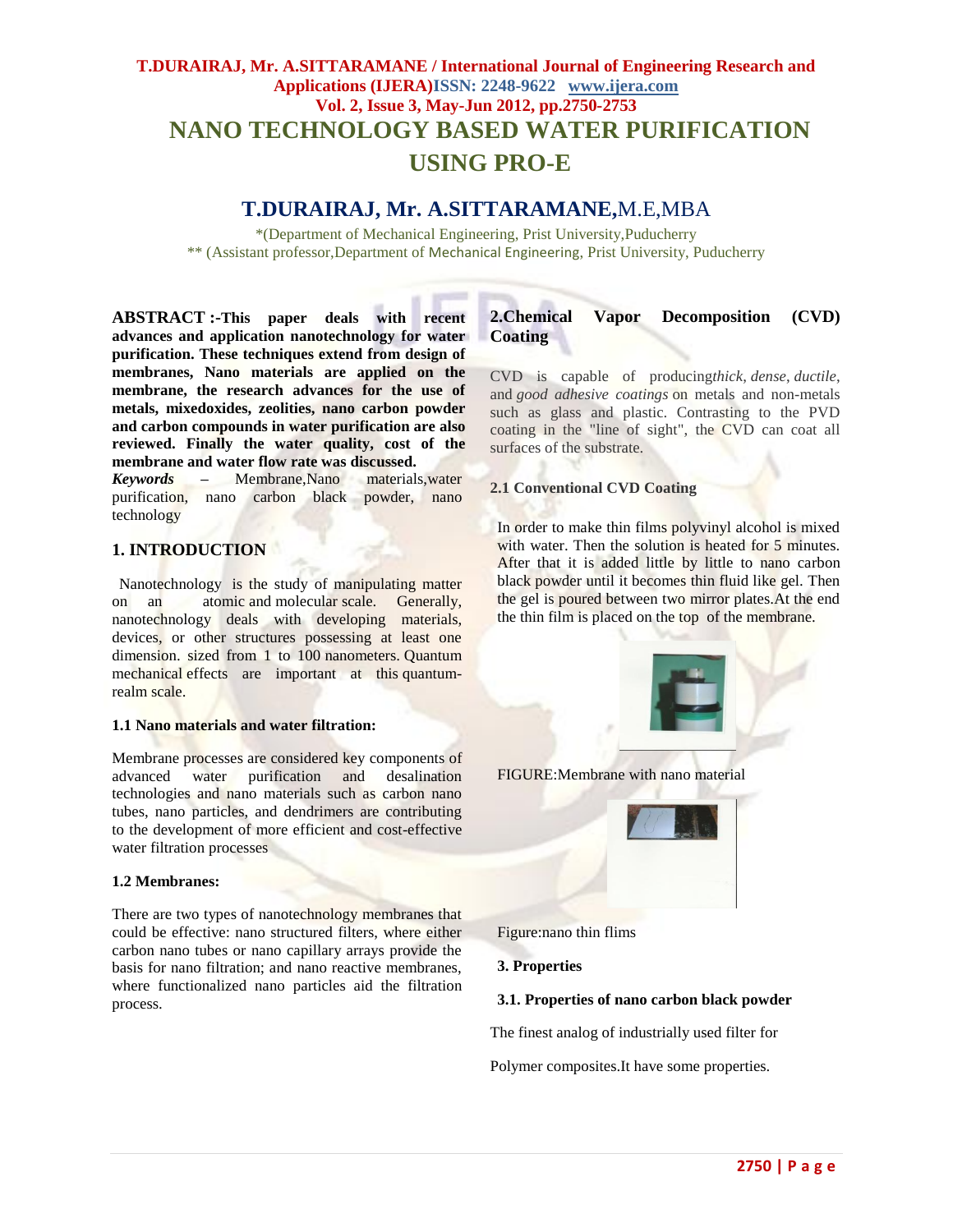#### **T.DURAIRAJ, Mr. A.SITTARAMANE / International Journal of Engineering Research and Applications (IJERA)ISSN: 2248-9622 www.ijera.com Vol. 2, Issue 3, May-Jun 2012, pp.2750-2753**

| Table 3 |  |
|---------|--|
|---------|--|

Hardness, Shore

>100

1674 (0.4)

unplasticized

Specificheat,  $J/kg·K(cal/g/°C)$ 

| Average particle size                                  | Ca.13 nm                    | <b>4.RESULTS AND DISCUSSION</b>                                                                                                                                                                                                                                                                |  |
|--------------------------------------------------------|-----------------------------|------------------------------------------------------------------------------------------------------------------------------------------------------------------------------------------------------------------------------------------------------------------------------------------------|--|
| Specific surface                                       | Ca.550m2/g                  | <b>4.1RAW WATER VS VALUES</b>                                                                                                                                                                                                                                                                  |  |
| Ash content                                            | $< 0.02\%$                  | <b>RAW WATER</b>                                                                                                                                                                                                                                                                               |  |
| <b>Bulk</b> density                                    | Ca.120g/L                   |                                                                                                                                                                                                                                                                                                |  |
| 3.2 Physical Properties Polyvinyl Alcohol<br>Table:3.2 |                             | ${\bf P}$<br>0.18<br>34<br>A<br>56<br>R<br>164<br>$\mathbf{A}$<br>350<br>500<br>$\mathbf M$<br>$\mathbf{1}$<br>280<br>E<br>$\overline{4.8}$                                                                                                                                                    |  |
| Form                                                   | granular                    | T<br>20<br>1186<br>${\bf E}$<br>0.001744                                                                                                                                                                                                                                                       |  |
| Color                                                  | white                       | $\bf R$<br>7.2<br>S                                                                                                                                                                                                                                                                            |  |
| Hydrolysis, mole %a                                    | 99.0-99.8                   | 500<br>1000<br>1500<br>$\bf{0}$                                                                                                                                                                                                                                                                |  |
| Saponification number                                  | $3 - 12$                    | <b>VALUES</b>                                                                                                                                                                                                                                                                                  |  |
| Residual polyvinyl acetate,<br>weight %                | $0.5 - 1.8$                 | <b>TOTAL IRON</b><br>$\blacksquare$ SILICA AS SIO2<br>$\blacksquare$ SODIUM<br><b>SULPHATE AS SO4</b><br><b>CHLORIDES AS CL</b><br><b>TOTAL HARDNESS OF CaCo3</b><br>$\blacksquare$ M-ALKALINITY<br><b>TURBIDITY IN NTU</b><br>$\blacksquare$ TSS<br>$\blacksquare$ TDS<br><b>CONDUCTIVITY</b> |  |
| Viscosity, $mPa·s$ (cP)c                               | $27 - 33$                   |                                                                                                                                                                                                                                                                                                |  |
| Solution pH                                            | $5.0 - 7.0$                 |                                                                                                                                                                                                                                                                                                |  |
| Volatiles, % max                                       | 5                           |                                                                                                                                                                                                                                                                                                |  |
| Ash (as Na2O), % maxa                                  | 1.0                         |                                                                                                                                                                                                                                                                                                |  |
| Bulk density, kg/m3 (lb/ft3)                           | 400-432 (25-27)             | $\blacksquare$ PH                                                                                                                                                                                                                                                                              |  |
| Specific gravity                                       | 1.30                        | <b>Figure: 4.1 RAW WATER VS VALUES</b>                                                                                                                                                                                                                                                         |  |
| Specific<br>volume,<br>m3/kg(in3/lb)                   | $7.7 \times 10^{-4} (21.3)$ | The x axis represents the parameters which are all<br>presents in the water, Y-axis represents the values                                                                                                                                                                                      |  |

(quantity) available in the water. from the above (fig 4.1) graphcal results the TDS, total heardness of CaCo3,and clorides are high.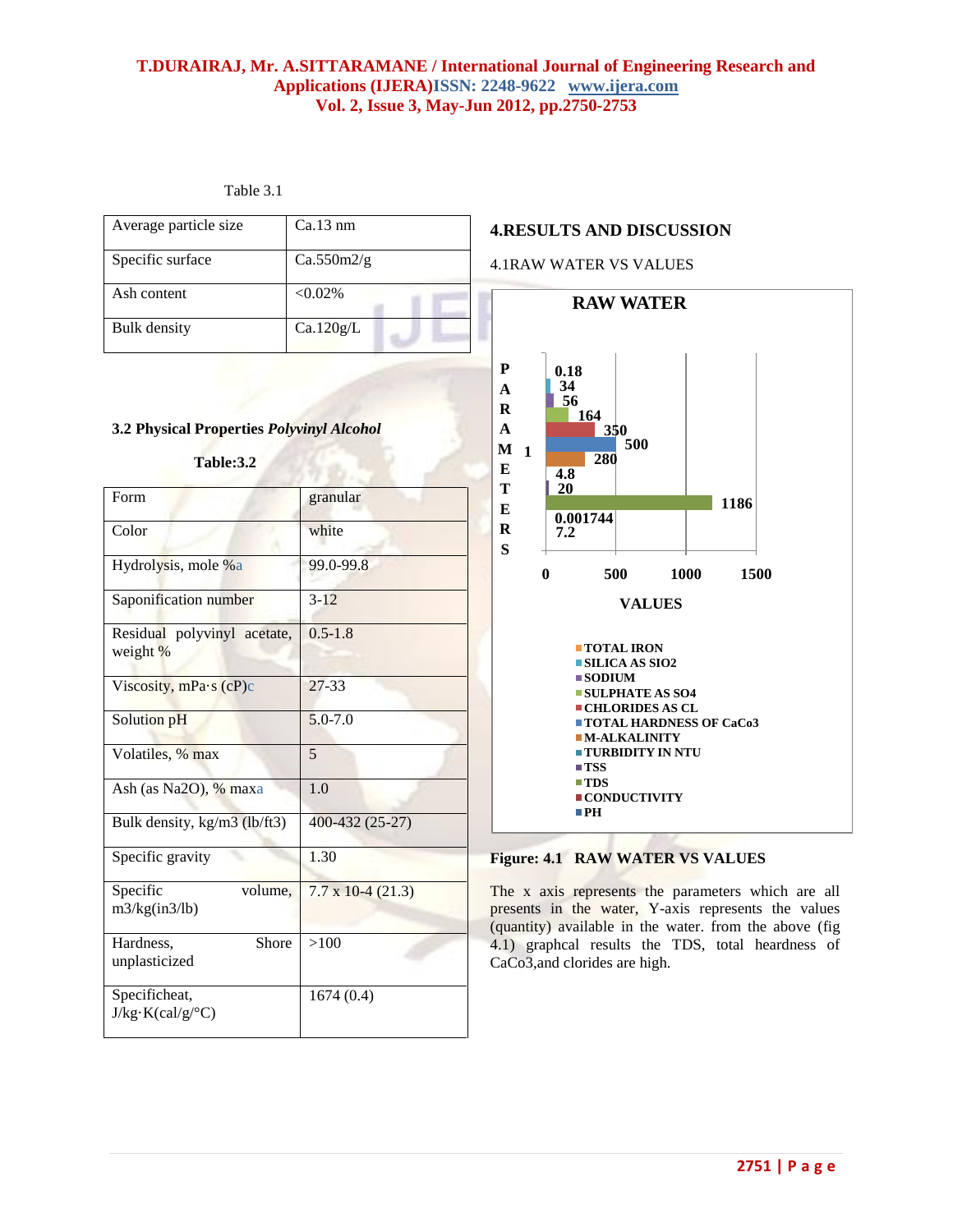#### **T.DURAIRAJ, Mr. A.SITTARAMANE / International Journal of Engineering Research and Applications (IJERA)ISSN: 2248-9622 www.ijera.com Vol. 2, Issue 3, May-Jun 2012, pp.2750-2753**



**Figure 4.2 purified water without nano materials**

The x axis represents the parameters which are all presents in the water, Y-axis represents the values (quantity) available in the water. from the above fig 4.2 graphcal results the TDS, total heardness of CaCo3,and clorides are high, but it has been reduced 50-88% after purification of water.



Fig 4.3 purified water with nano material

The x axis represents the parameters which are all presents in the water, Y-axis represents the values (quantity) available in the water. from the above fig 4.3.graphcal results the TDS, total heardness of CaCo3,and clorides are high, but it has been reduced 85-95% after purification of water with nano materials based membrane.